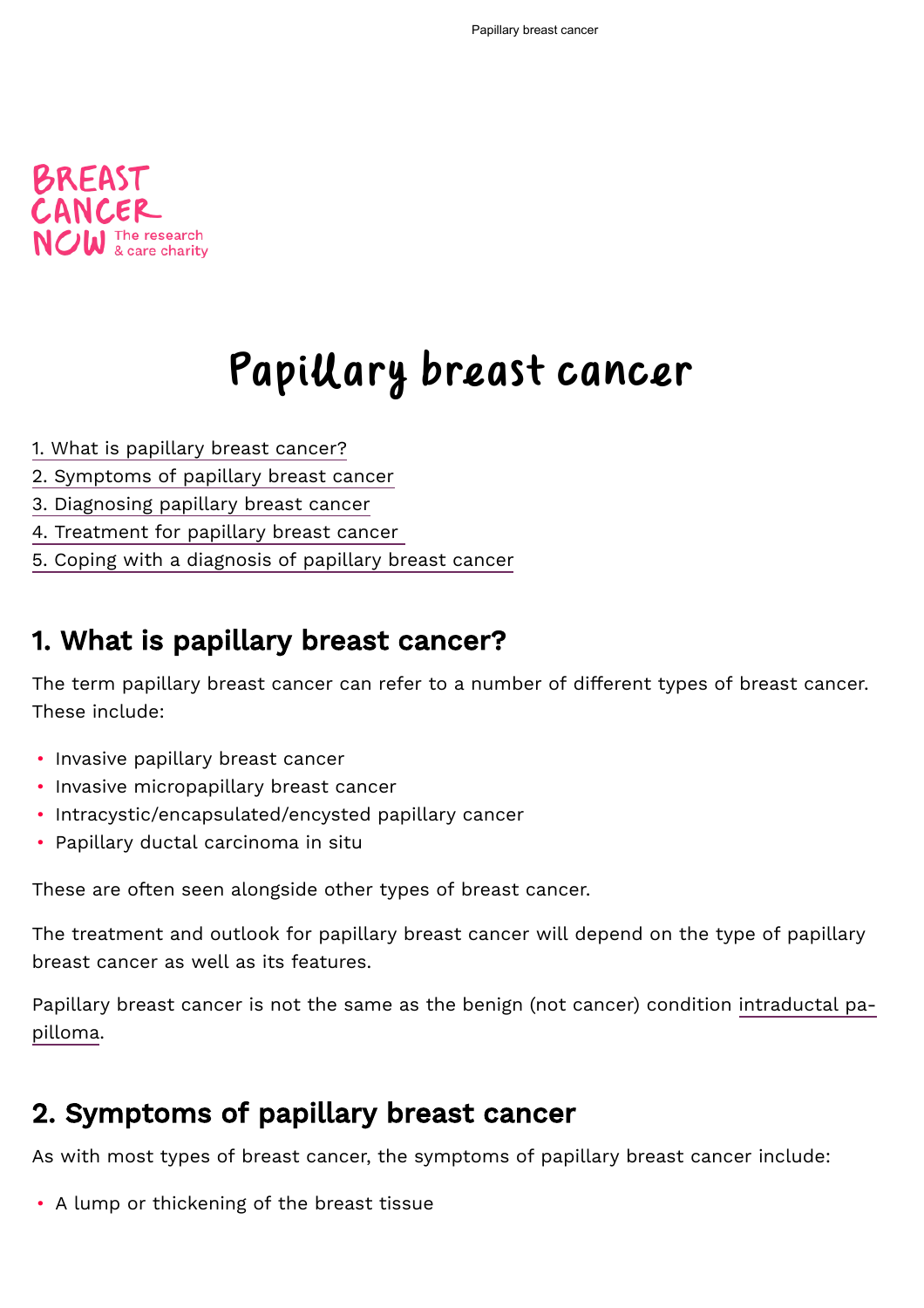- Changes to the nipple such as nipple discharge or the nipple being pulled in (inverted)
- A change in the size of the breast

[Routine breast screening](https://breastcancernow.org/information-support/facing-breast-cancer/what-expect-breast-clinic-appointment/breast-screening) can often pick up cancer before a woman notices any symptoms. Therefore, some women will be diagnosed with papillary breast cancer after attending breast screening without having any of the symptoms above.

# <span id="page-1-0"></span>3. Diagnosing papillary breast cancer

Papillary breast cancer is diagnosed using a range of tests. These may include:

- A mammogram (breast x-ray)
- An ultrasound scan (using sound waves to produce an image)
- A core biopsy of the breast and sometimes lymph nodes (using a hollow needle to take a sample of breast tissue to be looked at under a microscope – several tissue samples may be taken at the same time)
- A fine needle aspiration (FNA) of the breast and sometimes lymph nodes (using a fine needle and syringe to take a sample of cells to be looked at under a microscope)

# <span id="page-1-1"></span>4. Treatment for papillary breast cancer

Treatment will depend on the type of papillary breast cancer you have.

Features of the cancer (such as the [size,](https://breastcancernow.org/information-support/facing-breast-cancer/diagnosed-breast-cancer/breast-cancer-size) [grade](https://breastcancernow.org/information-support/facing-breast-cancer/diagnosed-breast-cancer/cancer-grade), [hormone receptor status](https://breastcancernow.org/information-support/facing-breast-cancer/diagnosed-breast-cancer/hormone-receptors-breast-cancer) and [HER2 status\)](https://breastcancernow.org/information-support/facing-breast-cancer/diagnosed-breast-cancer/her2) will also affect the treatment you're offered.

## Surgery

[Surgery](https://breastcancernow.org/information-support/facing-breast-cancer/going-through-treatment-breast-cancer/surgery) is usually the first treatment for all types of papillary breast cancer.

There are two main types of surgery:

Breast-conserving surgery, also known as wide local excision or lumpectomy – removal of the cancer with a margin (border) of normal breast tissue around it Mastectomy – removal of all the breast tissue, usually including the nipple area

The type of surgery recommended depends on:

- Where the cancer is in the breast
- The size of the cancer relative to the size of the breast
- Whether more than one area in the breast is affected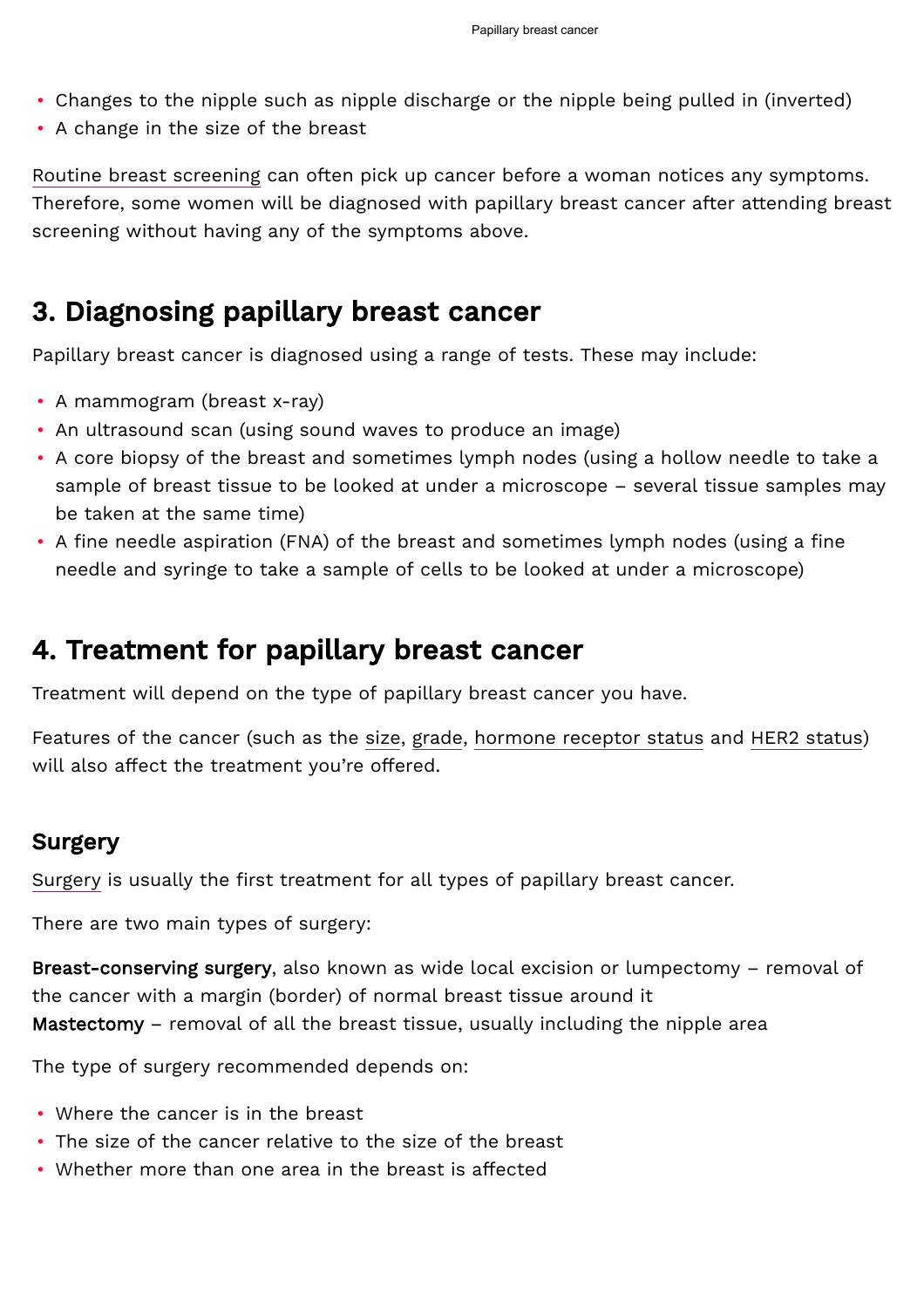Sometimes more surgery is needed if the margin of normal tissue surrounding the cancer that was removed during the first operation is not clear. This is to ensure all the cancer has been removed. In some cases, this second operation will be a mastectomy.

Most women who have a mastectomy will have the option to have [breast reconstruction.](https://breastcancernow.org/information-support/facing-breast-cancer/living-beyond-breast-cancer/breast-reconstruction)

Some women decide not to have, or are unable to have, breast reconstruction. If you have a mastectomy and don't have reconstruction you can wear an artificial breast form [\(prosthesis\) inside your bra to restore your shape. Find out more about breast](https://breastcancernow.org/information-support/facing-breast-cancer/living-beyond-breast-cancer/your-body/breast-prosthesis) protheses, bras and clothes after surgery.

Some women choose not to have reconstruction or wear a prosthesis.

## Surgery to the lymph nodes

If you have invasive breast cancer, your treatment team will want to check if any of the lymph nodes (glands) under the arm contain cancer cells. This, along with other information about your breast cancer, helps them decide whether you will benefit from any additional treatment after surgery.

Find out more about [surgery to the lymph nodes.](https://breastcancernow.org/information-support/facing-breast-cancer/going-through-treatment-breast-cancer/surgery)

If you have intracystic/encapsulated/encysted papillary breast cancer or papillary carcinoma in situ, you're less likely to have surgery to the lymph nodes. This is because these types rarely spread to the lymph nodes.

# Adjuvant (additional) treatments

After surgery, depending on the type of papillary breast cancer you have, you may need other treatments. These can include:

- [Radiotherapy](https://breastcancernow.org/information-support/facing-breast-cancer/going-through-breast-cancer-treatment/radiotherapy-primary)
- [Hormone \(endocrine\) therapy](https://breastcancernow.org/information-support/facing-breast-cancer/going-through-treatment-breast-cancer/hormone-therapy)
- [Chemotherapy](https://breastcancernow.org/information-support/facing-breast-cancer/going-through-treatment-breast-cancer/chemotherapy)
- [Targeted \(biological\) therapy](https://breastcancernow.org/information-support/facing-breast-cancer/going-through-treatment-breast-cancer/targeted-therapy)
- [Bisphosphonates](https://breastcancernow.org/information-support/facing-breast-cancer/going-through-breast-cancer-treatment/bisphosphonates)

[The aim of these treatments is to reduce the risk of breast cancer returning in the same](https://breastcancernow.org/information-support/facing-breast-cancer/diagnosed-breast-cancer/your-primary-cancer-has-come-back-recurrence) breast or [spreading somewhere else in the body.](https://breastcancernow.org/information-support/support-you/secondary-metastatic-breast-cancer)

Which treatments are recommended will depend on your individual situation.

Some of these treatments may be given before surgery. This is known as neo-adjuvant or primary treatment.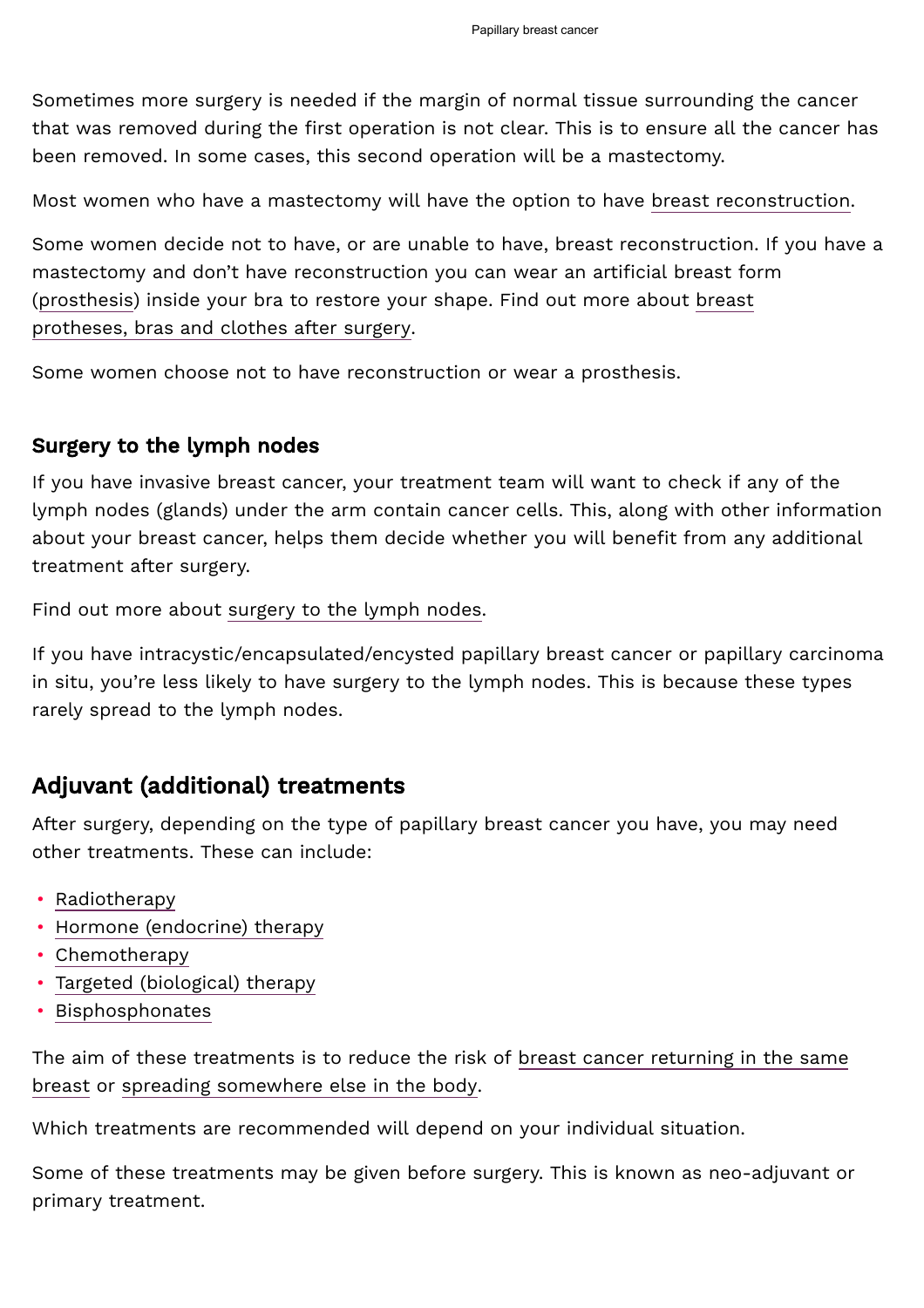## Radiotherapy

If you have breast-conserving surgery you will usually be offered [radiotherapy](https://breastcancernow.org/information-support/facing-breast-cancer/going-through-breast-cancer-treatment/radiotherapy-primary) to the breast to reduce the risk of the cancer coming back in the same breast.

Radiotherapy is sometimes given to the chest wall after a mastectomy.

Radiotherapy is likely to be recommended if you have an invasive type of papillary breast cancer.

### Hormone (endocrine) therapy

Some breast cancers use the hormone oestrogen in the body to help them grow. These are known as [oestrogen receptor \(ER\) positive breast cancers.](https://breastcancernow.org/information-support/facing-breast-cancer/diagnosed-breast-cancer/hormone-receptors-breast-cancer)

[Hormone therapies](https://breastcancernow.org/information-support/facing-breast-cancer/going-through-treatment-breast-cancer/hormone-therapy) block or stop the effect of oestrogen on breast cancer cells.

If your cancer is oestrogen receptor positive, your treatment team will discuss with you which hormone therapy they think is most appropriate.

If your breast cancer is not stimulated by oestrogen it is known as oestrogen receptor negative (ER-), and hormone therapy won't be of benefit.

## Chemotherapy

[Chemotherapy](https://breastcancernow.org/information-support/facing-breast-cancer/going-through-treatment-breast-cancer/chemotherapy) destroys cancer cells using anti-cancer drugs.

Chemotherapy may be recommended for some people who have an invasive type of papillary breast cancer.

[This will depend on various features of the cancer, such as its s](https://breastcancernow.org/information-support/facing-breast-cancer/diagnosed-breast-cancer/hormone-receptors-breast-cancer)[iz](https://breastcancernow.org/information-support/facing-breast-cancer/diagnosed-breast-cancer/breast-cancer-size)[e, its](https://breastcancernow.org/information-support/facing-breast-cancer/diagnosed-breast-cancer/hormone-receptors-breast-cancer) [grad](https://breastcancernow.org/information-support/facing-breast-cancer/diagnosed-breast-cancer/cancer-grade)[e, the hormone](https://breastcancernow.org/information-support/facing-breast-cancer/diagnosed-breast-cancer/hormone-receptors-breast-cancer) receptor and [HER2](https://breastcancernow.org/information-support/facing-breast-cancer/diagnosed-breast-cancer/her2) status and whether the lymph nodes contain cancer cells.

### Targeted (biological) therapies

This is a group of drugs that block the growth and spread of cancer.

The type of [targeted therapy](https://breastcancernow.org/information-support/facing-breast-cancer/going-through-treatment-breast-cancer/targeted-therapy) given will depend on the features of the breast cancer.

The most widely used targeted therapies are for [HER2](https://breastcancernow.org/information-support/facing-breast-cancer/diagnosed-breast-cancer/her2) positive breast cancer. HER2 is a protein that helps cancer cells grow.

Papillary cancers are much less likely to be HER2 positive than some other types of breast cancer.